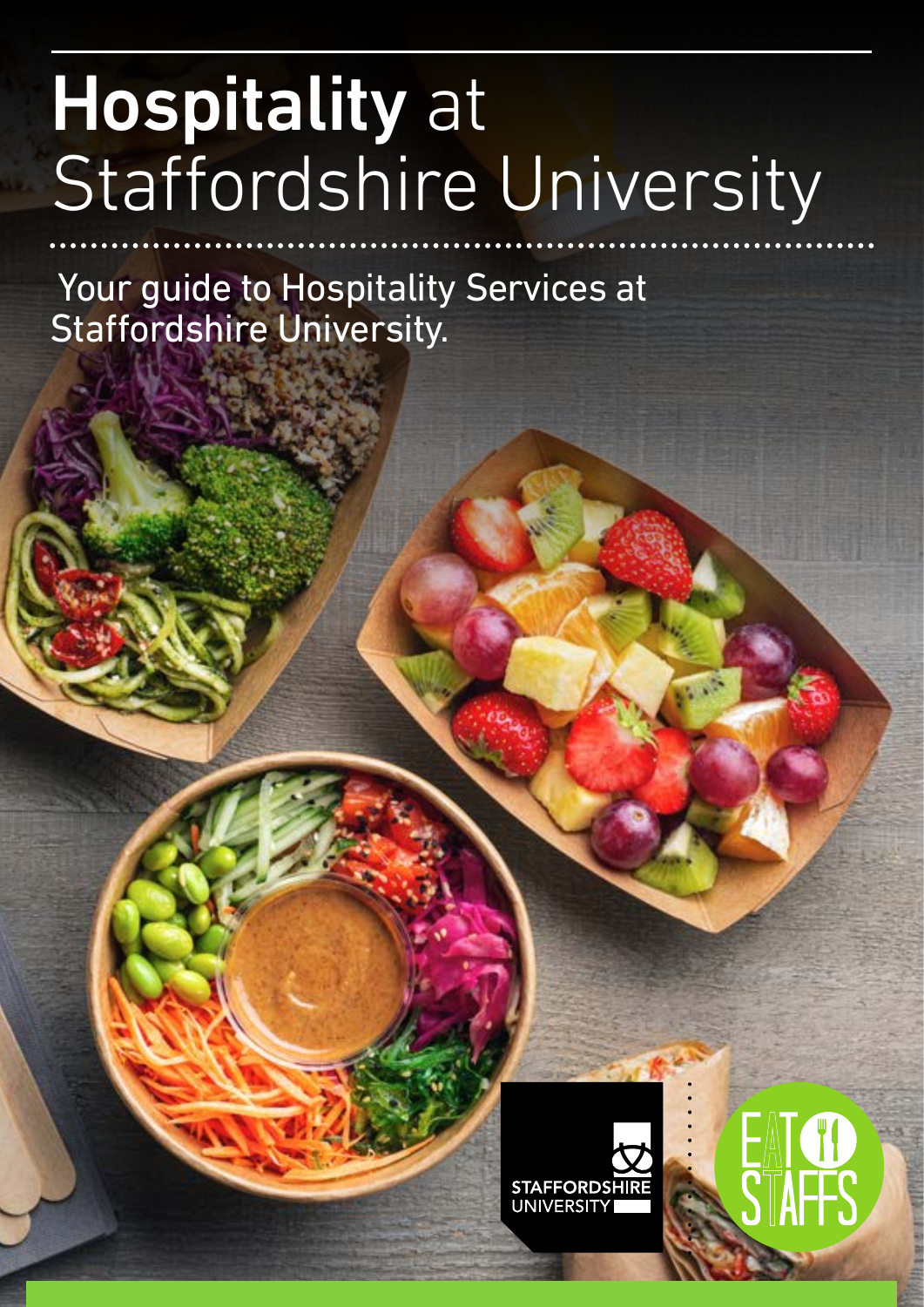Start the day right

# Refreshments

# Grab and Go

# Buddha Bowls

# From £6.70

# Working breakfast buffet

| Egg Mayonnaise on white         |
|---------------------------------|
| Cheese savoury on malted        |
| Tuna Mayonnaise on white        |
| Chicken mayonnaise on malted    |
| Simply ham on white             |
| Vegan cheesly savoury on malted |
| Halal cheddar cheese & tomato   |

# **Standard**



Egg & cress in gluten free roll Ham & Cheese savoury in gluten free roll Coriander lime chicken in tiger tin bread Tuna sweetcorn in tiger tin bread Bistro beef in tiger bread Falafel crumble, salsa and coriander in tomato bread Halal cheddar cheese and tomato in white Halal chicken tikka mayonnaise in white Piri piri falafel mezze gluten free tortilla wrap

| <b>Freshly brewed coffee</b><br>and infusions | £2.20    |
|-----------------------------------------------|----------|
| Orange juice 500ml                            | $E$ 1.85 |
| Apple juice 500ml                             | £1.85    |
| Still water 500ml                             | f1.20    |
| Sparkling water 500ml                         | £1.20    |

| $E1.\overline{85}$ | Chocolate filled croissant                                      | £1.35           |
|--------------------|-----------------------------------------------------------------|-----------------|
| £1.85              | Almond croissant                                                | £1.35           |
| £1.20              | Vegan croissant                                                 | £1.75           |
| £1.20              | Pain aux Raisins                                                | £1.35           |
|                    | Cheese oatcakes                                                 | £1.20           |
|                    | Bacon-cheese oatcakes                                           | £1.80           |
|                    | Sausage-cheese oatcakes                                         | £1.80           |
|                    | Fresh mixed fruit pot                                           | £2.85           |
|                    | Yoghurt and oat strawberry cluster pot<br>(multiples of 6 only) | £2.95<br>each   |
|                    | Bacon baps                                                      | £2.00           |
| uffet              | Sausage baps                                                    | £2.00           |
|                    | Vegan sausage baps                                              | £2.00           |
| From £4.95         | Fresh fruit -<br>Apple/Banana/Satsuma                           | 50 <sub>p</sub> |
|                    |                                                                 |                 |

Lamb kofta & mint yoghurt Cajun chicken & chive sour cream Grilled halloumi & lemon-caper mayo Sprouting broccoli & toasted pine nuts

Minimum order of 15 bowls.

Egg & cress in gluten free roll Ham & Cheese savoury in gluten free roll Coriander lime chicken in tiger tin bread Tuna sweetcorn in tiger tin bread Bistro beef in tiger bread Falafel crumble, salsa and coriander in tomato bread Halal cheddar cheese and tomato in white Halal chicken tikka mayonnaise in white Piri piri falafel mezze gluten free tortilla wrap

| Croissant, jam portion,   | From <b>£4</b> . |
|---------------------------|------------------|
| Alpen bar, fruit yoghurt, |                  |
| satsuma, orange juice     |                  |

# From £6.95

## Sandwich from the options below, bottle of water, satsuma, KitKat, salted crisps

## Sandwich from the options below, premium orange juice, caramel shortbread, banana, salted crisps

An individual selection of assorted seasonal salads topped with seeds and completed with one of the following

## Sandwich from the options below, bottle of water, satsuma, kitkat, salted crisps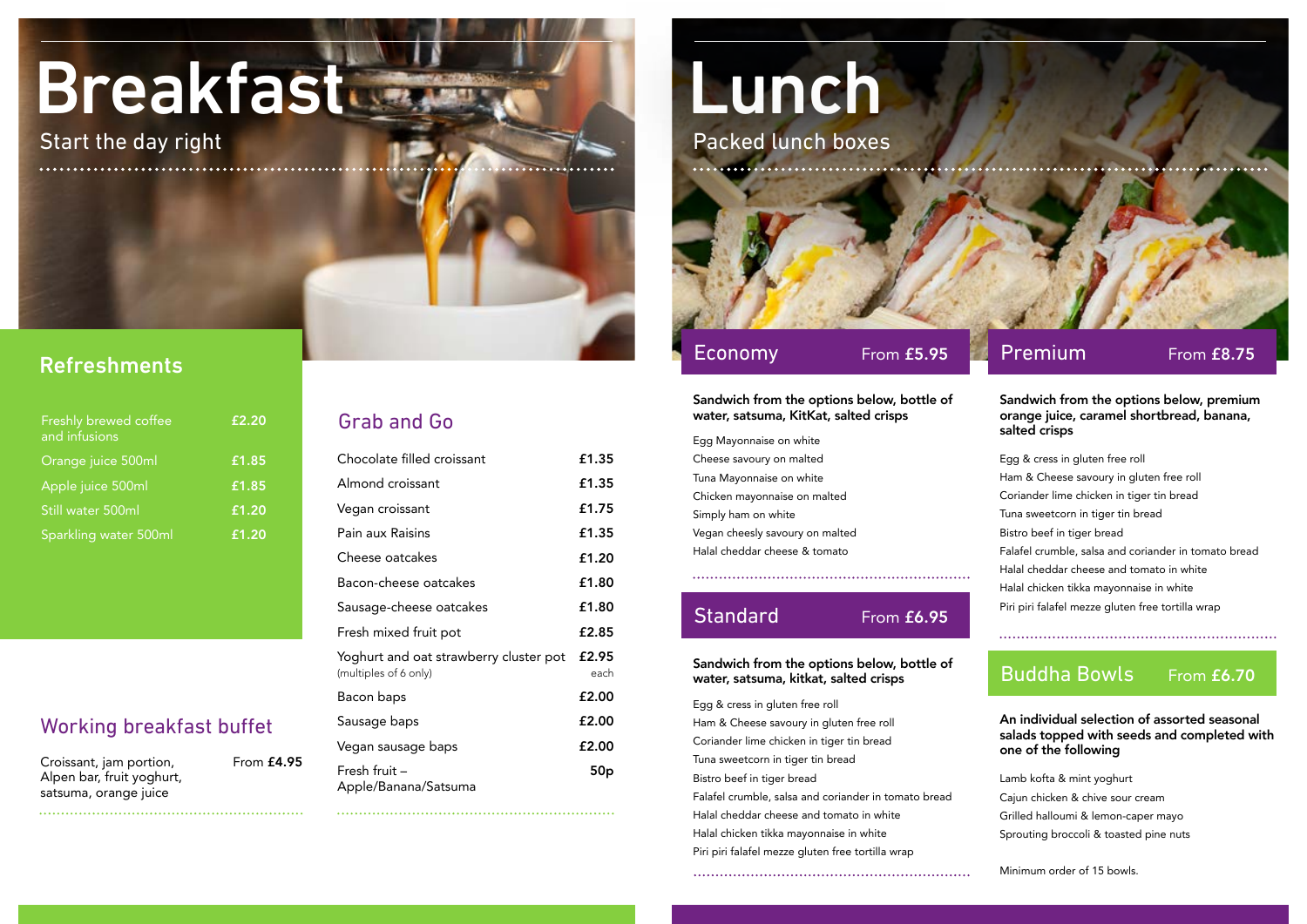# Afternoon Tea

Sweet & Sophisticated

afternoon picnic...

# Classic

# Perfect to share at an From £6

# Executive afternoon tea

Gluten free sultana scone, jam portion, clotted cream portion, mini macaroon, chocolate brownie, flapjack

From £7 per person Include a selection of gluten free sandwiches £3 per person



Prosecco and orange juice reception

From £4.60 per person

Premium cakes, miniature desserts, scones, jam, clotted cream and hand cut sandwiches with coffee, tea and infusions

From £16 per person (Minimum order of 30 people) 

Afternoon tea of cakes, scones, jam, clotted cream, coffee, tea and infusions

From £6 per person Include a selection of sandwiches £2 per person

# Gluten free **Extras**

Sausage roll / Steak & ale mini pie / Cheese & onion mini pie / Cheese oatcakes Served with onion chutney

Oriental **E6.50** per person Vegan

Minimum quantity of 10 portions per buffet. Maximum selection of 3 different buffets per booking. 

Veg samosas / Onion Bhajis / lamb kofta / Chicken tikka skewers

Served with mango chutney & mint yoghurt

£7.50 per person

Dim sum selection / Duck and vegetable spring rolls / Soy-sesame beef skewers Served with hoi-sin sauce & teriyaki dips

Jackfruit wings / Buffalo cauliflower / Southern fried nuggets / Sweet potato falafel bites Served with tomato salsa and onion chutney

Mini chorizo bites / Continental meat & cheese platter / Pizza slices Served with garlic-herb dip & tomato salsa

# Buffets

From £6.50 per person

Chefs selection of salads and breads with the following:

Stokie **E6.50 per person** Indian

# Italian

## £6.50 per person

£6.50 per person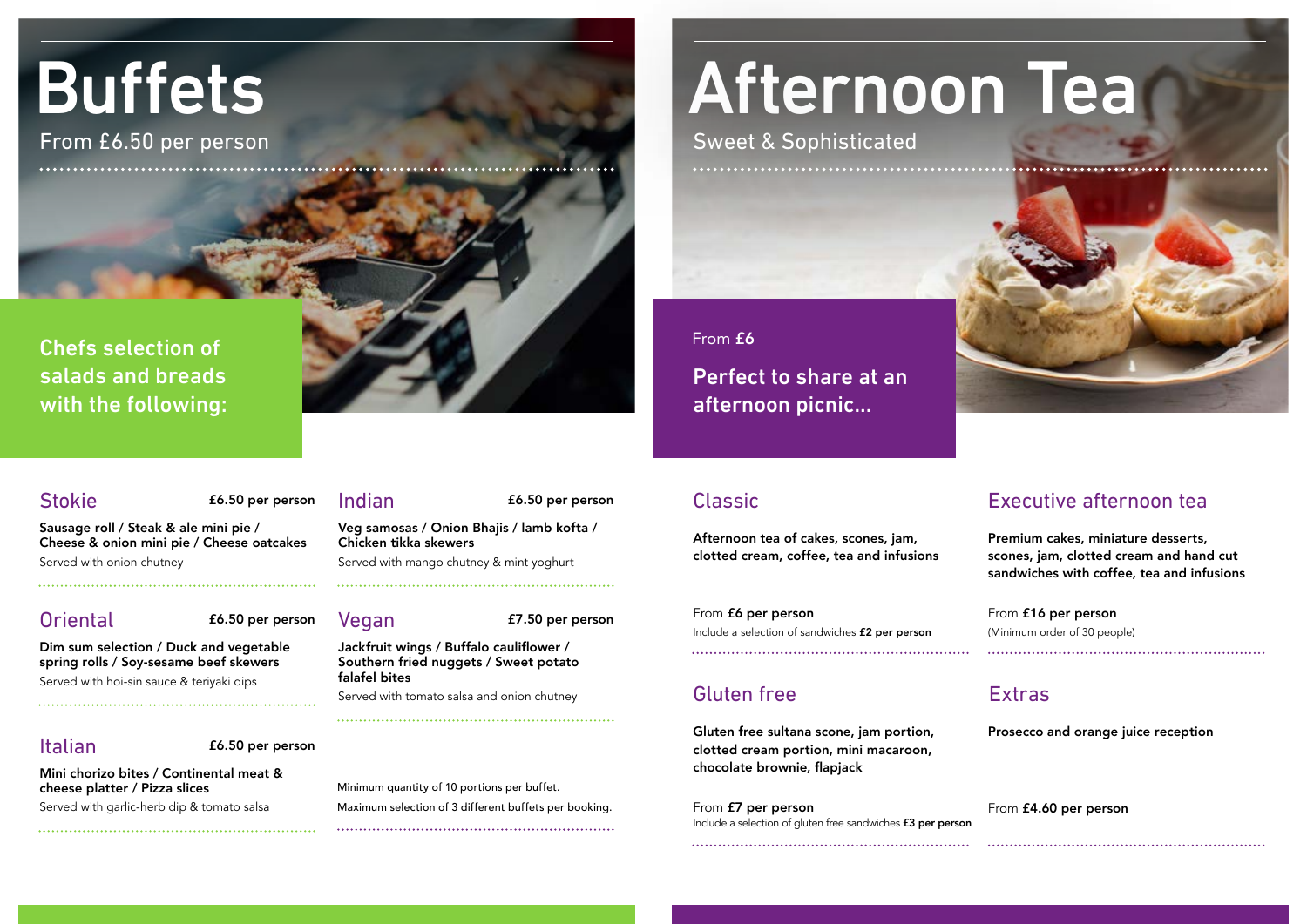# Individual items

# Handmade sandwiches **Tortilla wraps** Sweet options Sweet options Snack pots

Egg Mayonnaise on white Cheese savoury on malted Tuna Mayonnaise on white Chicken mayonnaise on malted Simply ham on white Vegan cheesly savoury on malted Halal cheddar cheese & tomato

Jalapeno pepper and cheese tortilla Classic chicken salad tortilla

Lemon pepper chicken in poppyseed Bacon, lettuce & tomato in white Ham, cheddar & mustard mayo on white Halal chicken salad on malted Vegan sausage and red onion chutney on white

## $\texttt{f2.95}$   $\texttt{f3.65}$

## £3.65

| Twin pack biscuits            | 50p             |  |
|-------------------------------|-----------------|--|
| Gluten free biscuits          | 80 <sub>p</sub> |  |
| Caramel shortbread            | £1.95           |  |
| Chocolate brownie             | £1.95           |  |
| Rocky road                    | £1.95           |  |
| Carrot cake                   | £1.95           |  |
| Selection of glazed doughnuts | £1.60<br>each   |  |
| Freshly baked cookies         | £1.30           |  |
|                               |                 |  |



| Crunchy carrot and houmous                                      | £2.75         |
|-----------------------------------------------------------------|---------------|
| Fresh mixed fruit pot                                           | £2.85         |
| Yoghurt and oat strawberry cluster pot<br>(multiples of 6 only) | £2.95<br>each |
| Fresh fruit $-$<br>Apple/Banana/Satsuma                         | 50p           |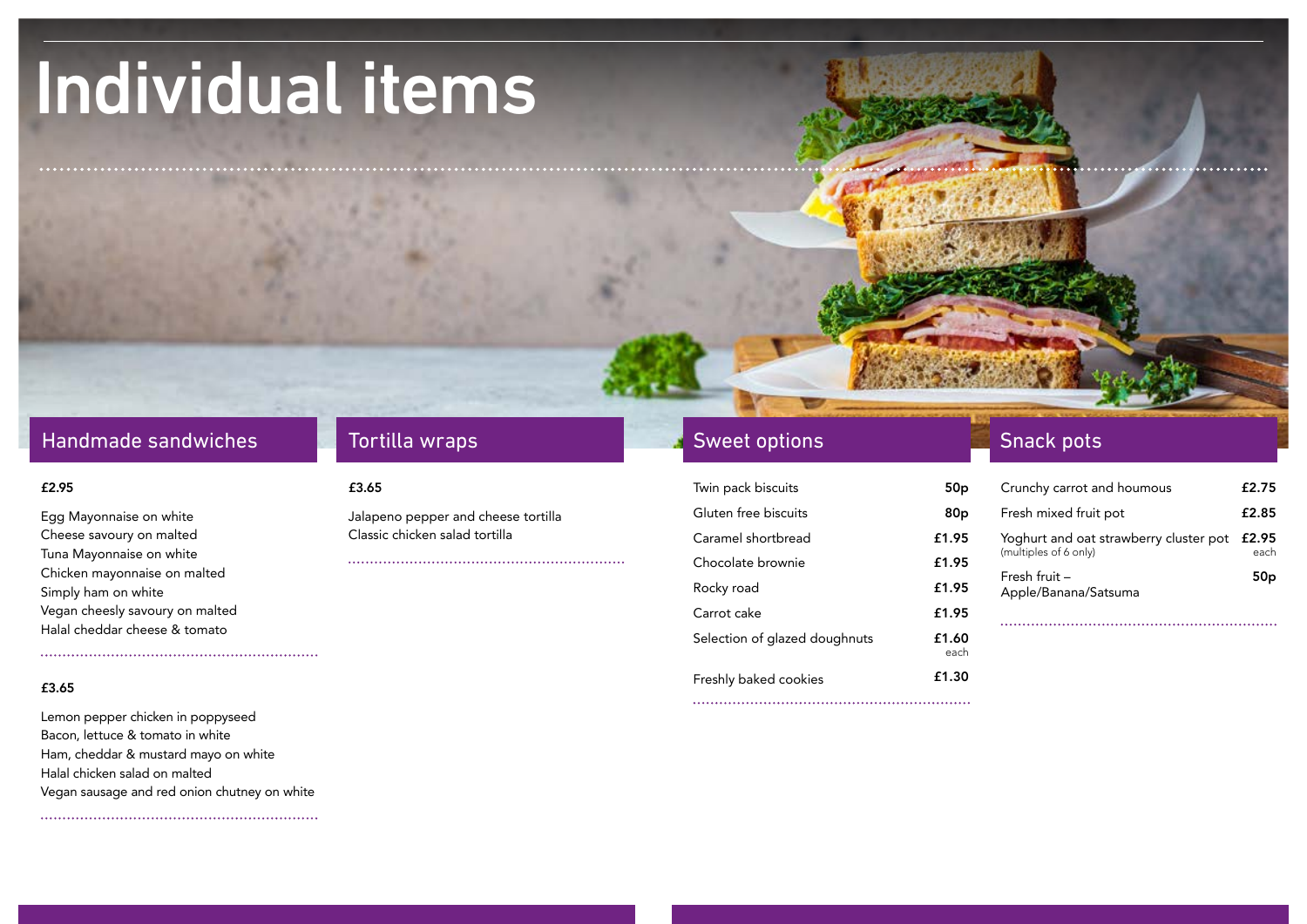# VIP Canapes

and mini desserts

# From £16 per person

# Savoury Panko coated chicken,<br>
Savoury Curry mayo, coriander<br>
Sweet

Gazpacho, olive oil, sherry, toasted pine nuts, basil

Mini lemon tartlets

Panko coated chicken, curry mayo, coriander

Houmous, pita, labneh, pomegranate, mint

Chocolate brownie bites



Crab, pink grapefruit, mascarpone, cucumber

Chicken liver parfait tartlet, caper-raisin, apple

Mini macaroons

Quails egg, Parma ham, truffle, watercress

Smoked salmon, caviar, cream cheese, viola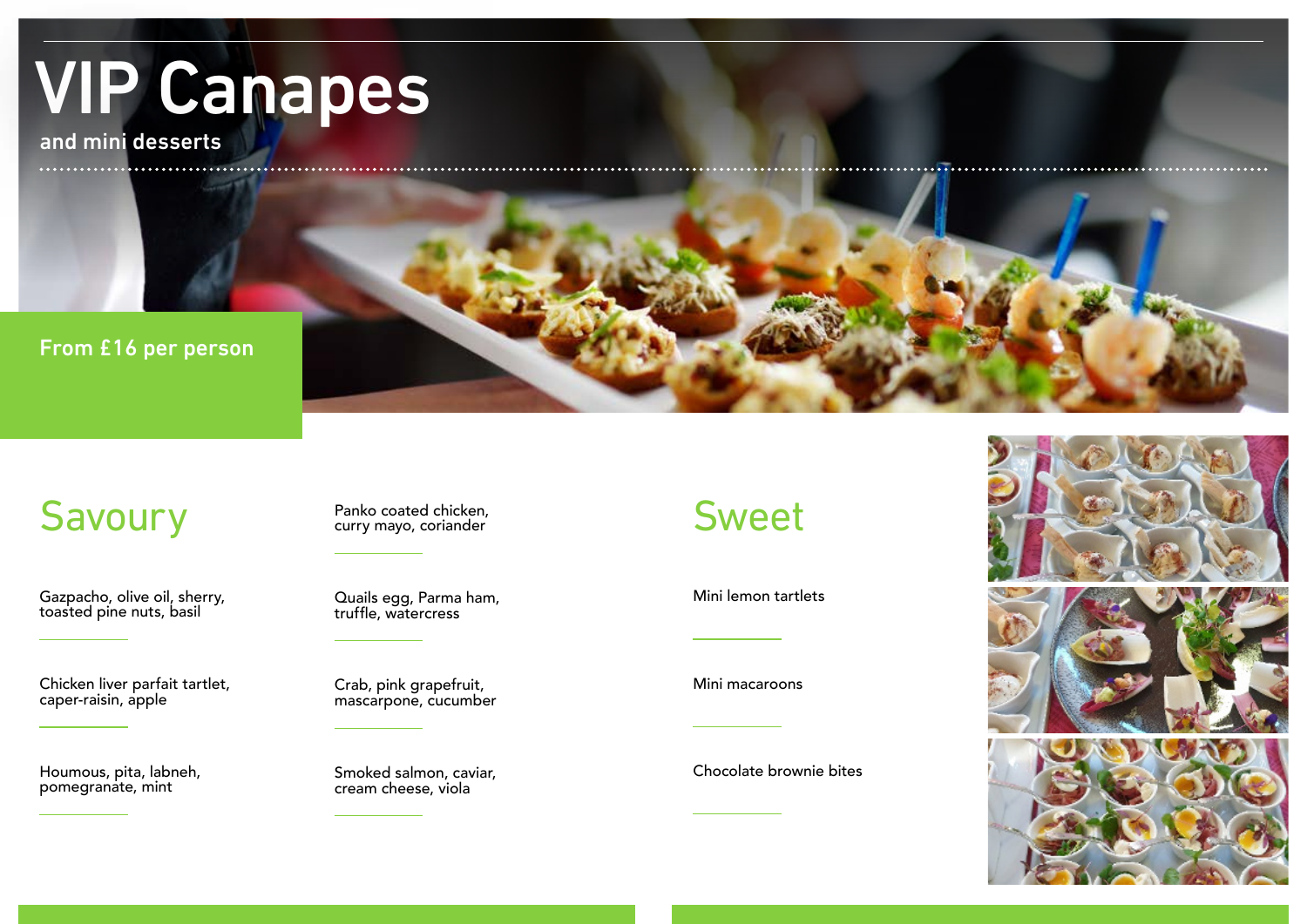# The Catalyst Book a table in the Bistro

# The Catalyst Bistro is our latest dining experience at Staffordshire University.

You can book a table or the entire bistro for your meeting or event and treat your guests to a breakfast, lunch and afternoon tea served either to your table or from the buffet.

For all enquiries please email Eat@Staffs.ac.uk







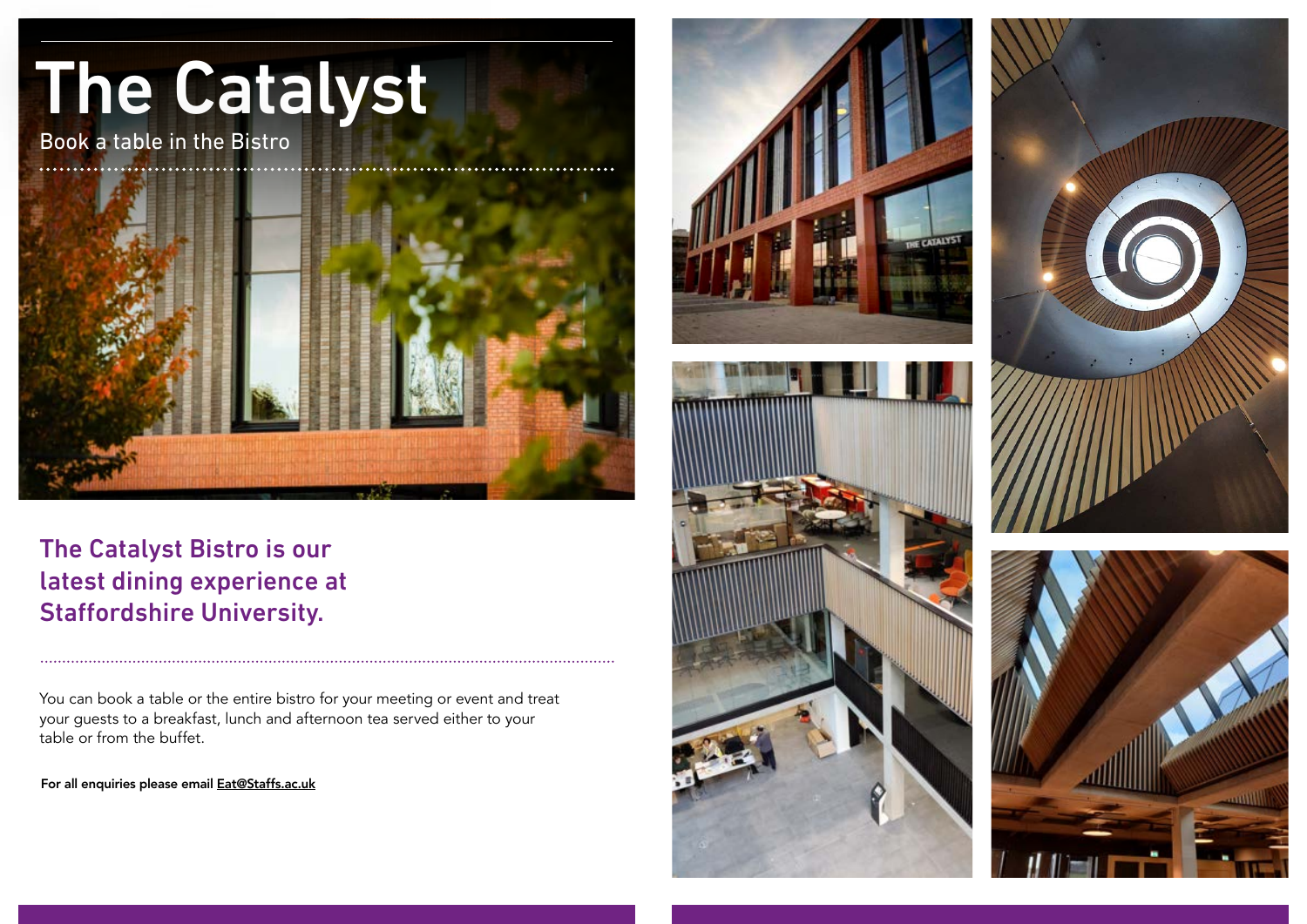- Standard delivery times for delivered catering are between 8:00am and 5:00pm, Monday to Friday.
- There is a minimum delivery charge of £50 Per delivery, therefore any bookings below this value will be brought up to this minimum charge.
- An additional charge may apply to deliveries that are made off campus.
- We must receive all bookings and final numbers at least 72 Hours before the start date of your event. We require 5 working days' notice for large bookings (50+).
- Late bookings may be accepted at the discretion of the Catering Manager or Hospitality Supervisor; however this may not always be possible.
- Please email **Eat@Staffs.ac.uk** for any amendments or cancellations to bookings.
- In the event of a full or partial cancellation within 72 hours of the delivery date the catering charge will be incurred. Large or bespoke orders and some menu items will incur a charge if cancelled within 5 working days.
- Alcohol needs to be confirmed at least 5 days before the start date of your event. Alcoholic items that are cancelled within 5 days of the start date of your event will incur a charge.
- All bookings need to be confirmed with an internal charge code, purchase order number or a signed booking contract.
- For out of hours or weekend hospitality services and deliveries we must receive bookings at least 14 working days in advance.
- For out of hours after 5pm or weekend bookings the following charges will be applied if required \*

- Please state all dietary requirements when placing your booking.
- Our food is produced in an environment where nuts are used. We will provide allergen information regarding the 14 allergens outlined by Food Standards Agency.

# Booking information **Contract Contract Contract Contract Contract Contract Contract Contract Contract Contract Contract Contract Contract Contract Contract Contract Contract Contract Contract Contract Contract Contract Con**

- We aim to deliver catering no more than 15 minutes before or after your requested delivery time.
- Please check all delivered catering items when they arrive and notify us at **Eat@Staffs.ac.uk** of any problems on the day of delivery e.g., shortages or damaged goods.
- We will organise tables and suitable space for your delivered catering to be arranged unless you have a specific requirement that must be communicated with the Hospitality supervisor.
- Please ensure that your catering delivery area has been booked for a minimum of 15 minutes before your requested delivery time to allow our staff to set up if required.
- Our food safety policy recommends that all food we supply must be consumed within 2 hours and should never be taken away from site or reheated.

# Delivered Catering

# Terms and Conditions of Service

Effective from January 2022

# Dietary requirements

# Delivery information

### Waiter or Waitress

(minimum 4 hrs will be applied per booking)

- Weekday after 5pm £15 per hour per waiter/waitress
- Saturday £15 per hour per waiter/waitress
- Sunday £20 per hour per waiter/waitress

## Chef

(minimum 4 hrs will be applied per booking)

- Weekday after 5pm £20 per hour per chef
- Saturday £20 per hour per chef
- Sunday £25 per hour per chef

\*Staffing requirement will be decided by Catering management.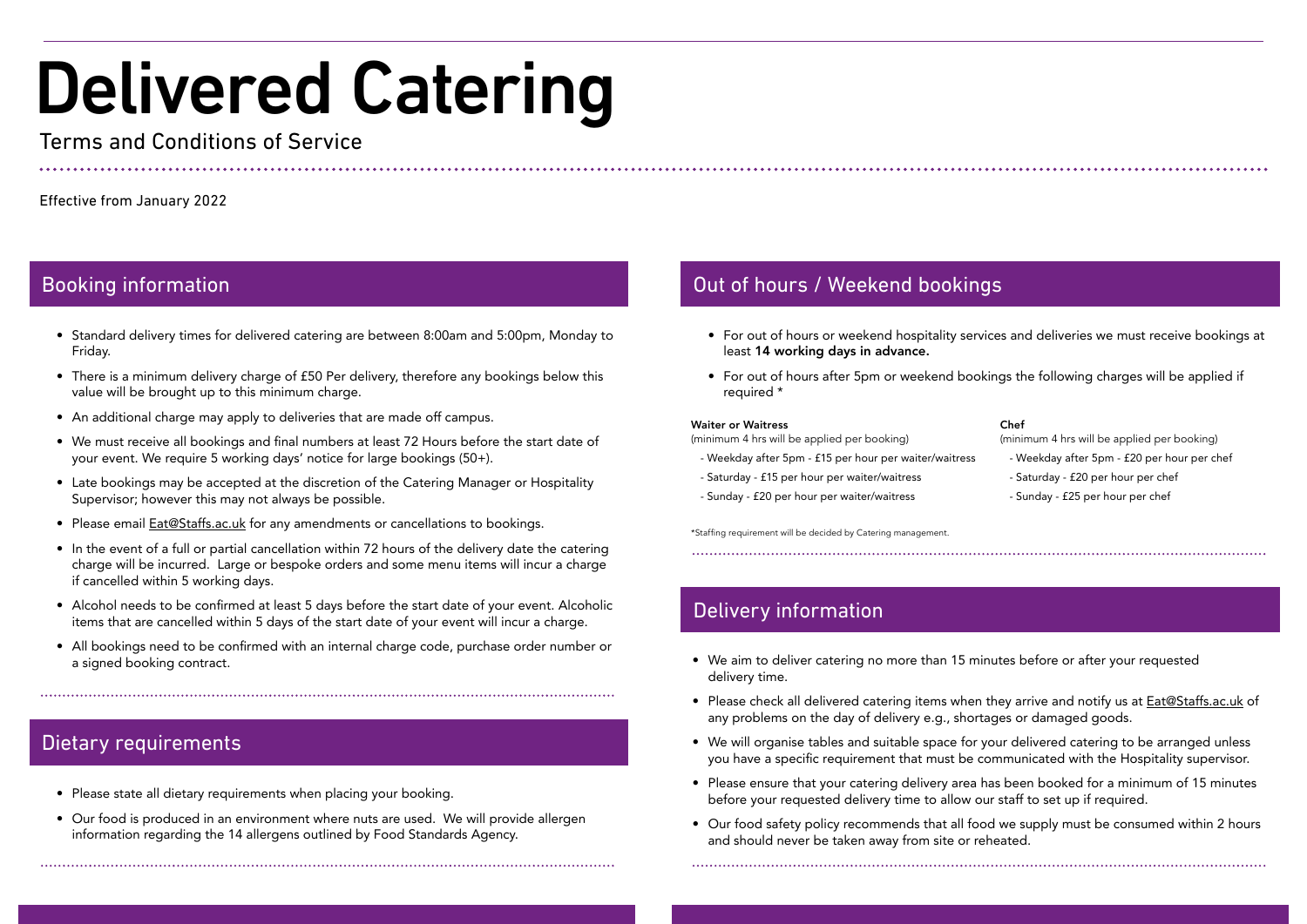- We make every effort to collect and clear all items within 24 hours of the event end time.
- We will collect from the same location that we delivered to unless the Hospitality supervisor has been informed.
- Please be aware that a charge will be made for any lost or damaged items of catering equipment.

- All prices are exclusive of VAT if paying by internal transfer. All external bookings will be subject to VAT at the current rate.
- We reserve the right to alter a particular ingredient or item on the menu if it is not available and replace it with a suitable alternative. We will make every effort to inform the customer of changes should they arise, prior to or at the point of delivery.
- Catering vouchers are available in a variety of denominations or can be designed to suit your exact requirements.
- Please allow 72 hours' notice for all voucher orders.

- Please be aware that we do not operate a 'Sale or return' policy and that all items ordered will be charged for in full.
- Please ensure that any unopened items are taken with you at the end of your event, otherwise they will be collected by the catering team.

e: Eat@Staffs.ac.uk

t: 01782 294120

Office hours: Monday to Friday 8:30am – 4:00pm

# Delivered Catering

# Terms and Conditions of Service

# Collection

# Catering items and pricing

# Sale or return

# Contact Details

# Catering vouchers

Effective from January 2022